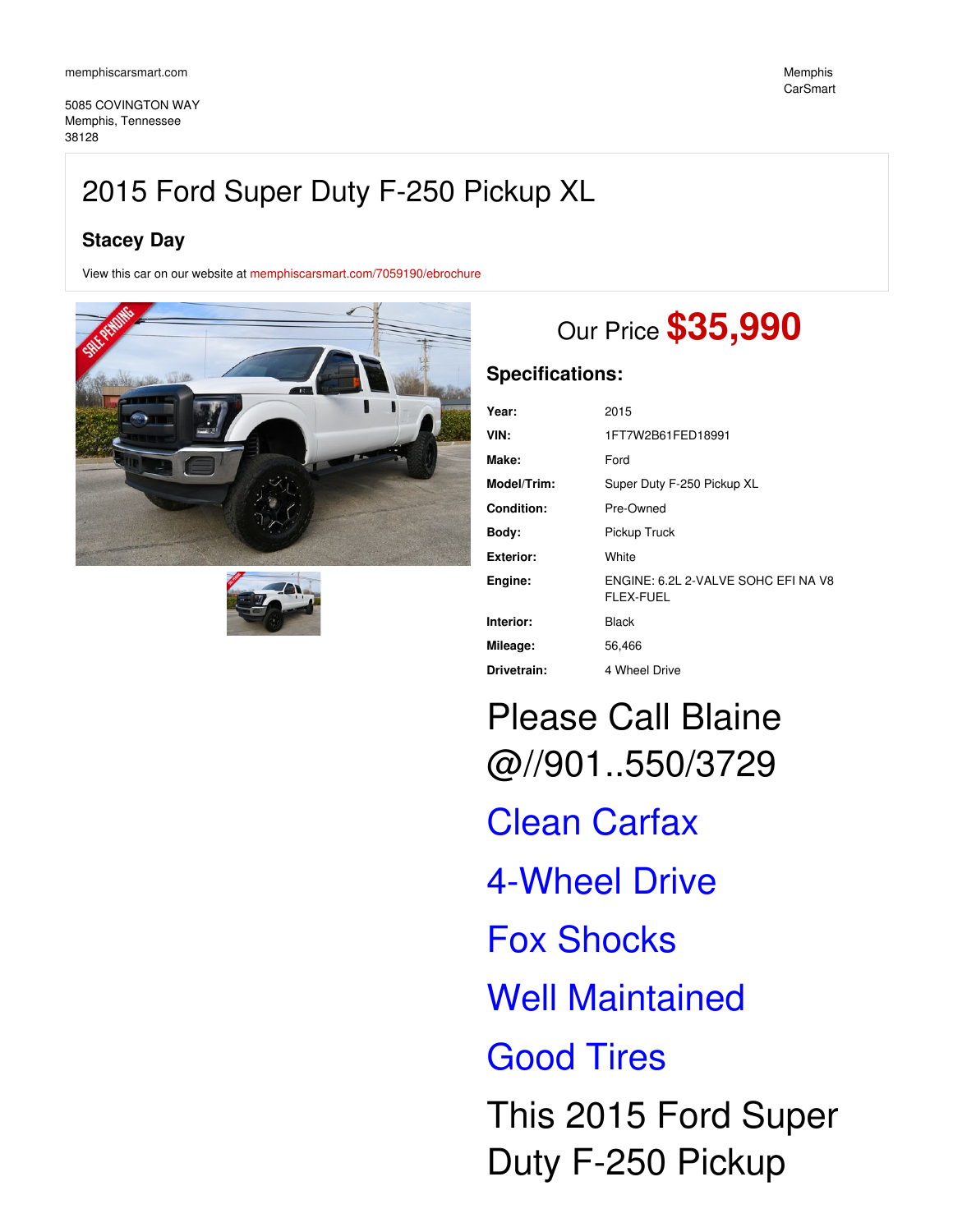XL is in excellent condition. It comes from a non smoking owner and has been well maintained. This vehicle features an interior that has been professionally detailed.

2015 Ford Super Duty F-250 Pickup XL Memphis CarSmart - - View this car on our website at [memphiscarsmart.com/7059190/ebrochure](https://memphiscarsmart.com/vehicle/7059190/2015-ford-super-duty-f-250-pickup-xl-memphis-tennessee-38128/7059190/ebrochure)



2015 Ford Super Duty F-250 Pickup XL

Memphis CarSmart - - View this car on our website at [memphiscarsmart.com/7059190/ebrochure](https://memphiscarsmart.com/vehicle/7059190/2015-ford-super-duty-f-250-pickup-xl-memphis-tennessee-38128/7059190/ebrochure)

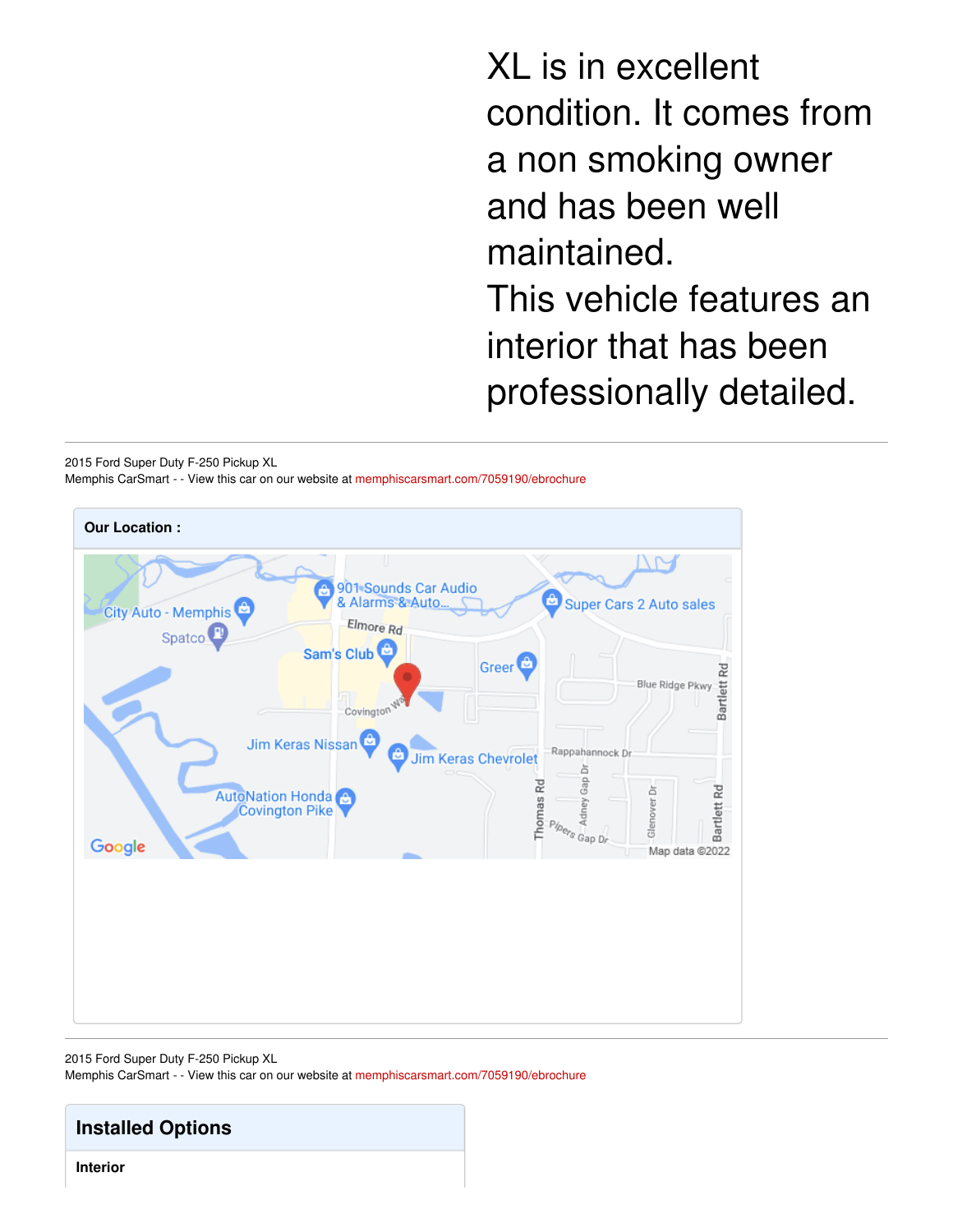#### - 2 12V DC Power Outlets

- 4-Way Driver Seat -inc: Manual Recline, Fore/Aft Movement and Manual Lumbar Support
- 4-Way Passenger Seat -inc: Manual Recline and Fore/Aft Movement
- 60-40 Folding Split-Bench Front Facing FlexFold Flip Forward Cushion/Seatback Rear Seat
- Analog Appearance- Day-Night Rearview Mirror- Fade-To-Off Interior Lighting
- Front And Rear Map Lights- Front Cupholder- Front Seats w/Manual Driver Lumbar
- Full Cloth Headliner- Full Overhead Console w/Storage and 2 12V DC Power Outlets
- Full Vinyl/Rubber Floor Covering
- Gauges -inc: Speedometer, Odometer, Oil Pressure, Engine Coolant Temp, Tachometer, Transmission Fluid Temp, Engine Hour Meter and Trip Odometer
- Glove Box- HVAC -inc: Underseat Ducts
- Heavy Duty Vinyl 40/20/40 Split Bench Seat -inc: center armrest, cupholder and storage
- Instrument Panel Bin and Dashboard Storage- Interior Trim -inc: Chrome Interior Accents - Manual 1st Row Windows
- Manual Adjustable Front Head Restraints and Manual Adjustable Rear Head Restraints
- Manual Air Conditioning- Manual Rear Windows
- Manual Tilt/Telescoping Steering Column- Outside Temp Gauge
- Passenger Visor Vanity Mirror- Securilock Anti-Theft Ignition (pats) Engine Immobilizer
- Systems Monitor- Underhood And Pickup Cargo Box Lights
- Urethane Gear Shifter Material

#### **Exterior**

- Aero-Composite Halogen Headlamps- Black Door Handles
- Black Front Bumper w/2 Tow Hooks- Black Grille
- Black Manual Side Mirrors w/Manual Folding- Black Rear Step Bumper
- Black Side Windows Trim and Black Front Windshield Trim
- Cargo Lamp w/High Mount Stop Light- Clearcoat Paint- Fixed Rear Window
- Front License Plate Bracket- Full-Size Spare Tire Stored Underbody w/Crankdown
- Fully Galvanized Steel Panels- Light Tinted Glass
- Manual Extendable Trailer Style Mirrors- Manual Tailgate/Rear Door Lock
- Regular Box Style- Steel Spare Wheel- Tailgate Rear Cargo Access
- Tires: LT245/75Rx17E BSW A/S- Variable Intermittent Wipers
- Wheels: 17" Argent Painted Steel -inc: painted hub covers/center ornaments

#### **Safety**

- 2 12V DC Power Outlets
- 4-Way Driver Seat -inc: Manual Recline, Fore/Aft Movement and Manual Lumbar Support
- 4-Way Passenger Seat -inc: Manual Recline and Fore/Aft Movement
- 60-40 Folding Split-Bench Front Facing FlexFold Flip Forward Cushion/Seatback Rear Seat
- Analog Appearance- Day-Night Rearview Mirror- Fade-To-Off Interior Lighting
- Front And Rear Map Lights- Front Cupholder- Front Seats w/Manual Driver Lumbar
- Full Cloth Headliner- Full Overhead Console w/Storage and 2 12V DC Power Outlets
- Full Vinyl/Rubber Floor Covering
- Gauges -inc: Speedometer, Odometer, Oil Pressure, Engine Coolant Temp, Tachometer, Transmission Fluid Temp, Engine Hour Meter and Trip Odometer
- Glove Box- HVAC -inc: Underseat Ducts
- Heavy Duty Vinyl 40/20/40 Split Bench Seat -inc: center armrest, cupholder and storage
- Instrument Panel Bin and Dashboard Storage- Interior Trim -inc: Chrome Interior Accents
- Manual 1st Row Windows
- Manual Adjustable Front Head Restraints and Manual Adjustable Rear Head Restraints
- Manual Air Conditioning- Manual Rear Windows
- Manual Tilt/Telescoping Steering Column- Outside Temp Gauge
- Passenger Visor Vanity Mirror- Securilock Anti-Theft Ignition (pats) Engine Immobilizer
- Systems Monitor- Underhood And Pickup Cargo Box Lights
- Urethane Gear Shifter Material

#### **Mechanical**

- 157 Amp Alternator- 2980# Maximum Payload- 3.73 Axle Ratio- 35 Gal. Fuel Tank
- 4-Wheel Disc Brakes w/4-Wheel ABS, Front And Rear Vented Discs, Brake Assist and Hill Hold Control
- 72-Amp/Hr 650CCA Maintenance-Free Battery w/Run Down Protection
- Class V Towing Equipment -inc: Hitch and Trailer Sway Control
- Engine: 6.2L 2-Valve SOHC EFI NA V8 Flex-Fuel- Firm Suspension- Front Anti-Roll Bar
- Front Suspension w/Coil Springs- GVWR: 10,000 lb Payload Package
- HD Shock Absorbers- Hydraulic Power-Assist Steering
- Leaf Rear Suspension w/Leaf Springs- Manual Locking Hubs- Manual Transfer Case
- Part-Time Four-Wheel Drive- Single Stainless Steel Exhaust- Trailer Wiring Harness
- Transmission w/Oil Cooler- Transmission: TorqShift 6-Speed Automatic -inc: SelectShift